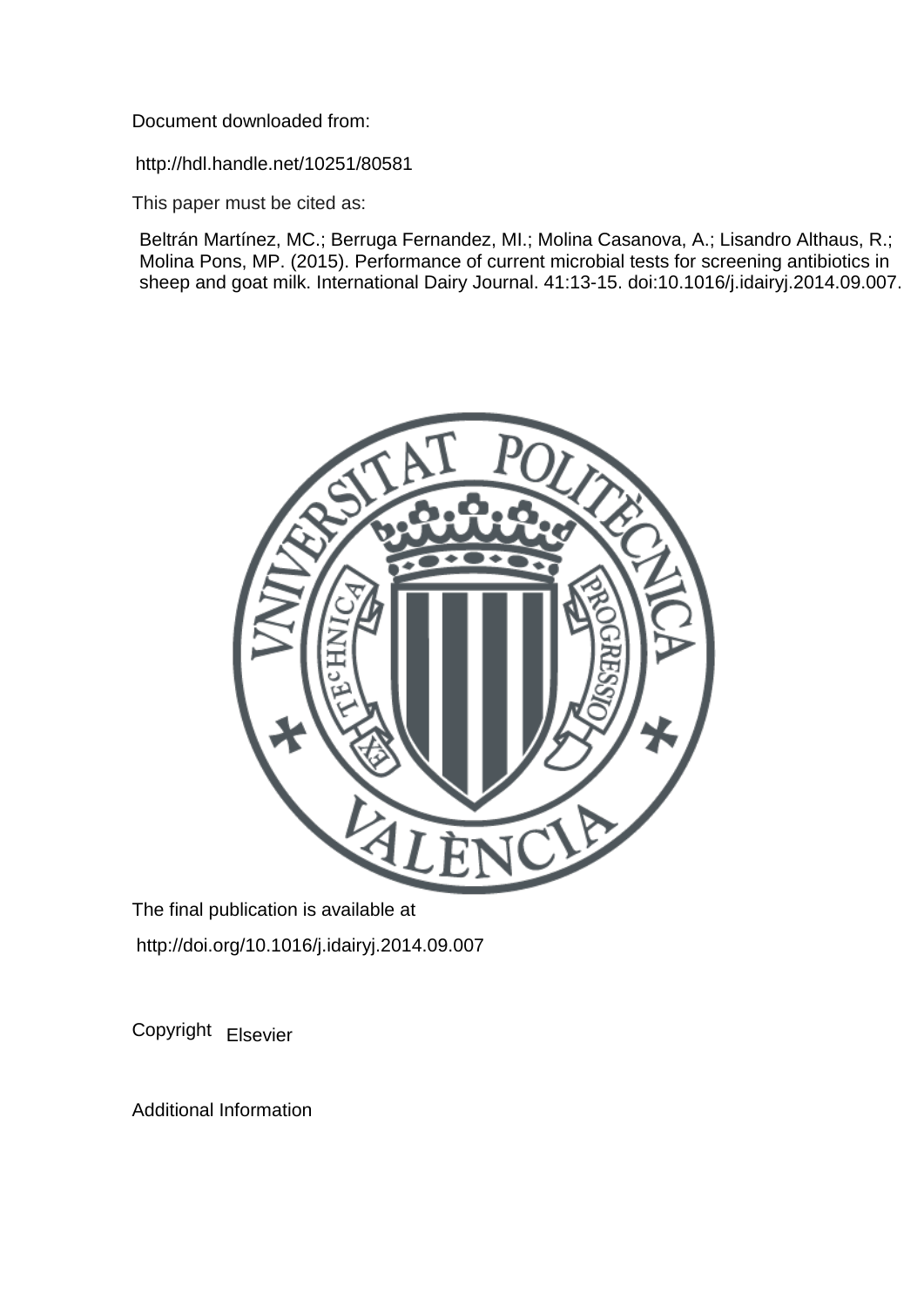| 1              | Performance of current microbial tests for screening antibiotics in sheep and                                                          |                                          |  |  |  |  |  |  |
|----------------|----------------------------------------------------------------------------------------------------------------------------------------|------------------------------------------|--|--|--|--|--|--|
| $\overline{2}$ | goat milk                                                                                                                              |                                          |  |  |  |  |  |  |
| 3              | Beltrán M.C <sup>a</sup> ., Berruga M.I <sup>b</sup> ., Molina A <sup>b</sup> ., Althaus R.L <sup>c</sup> ., Molina M.P <sup>a</sup> . |                                          |  |  |  |  |  |  |
| 4              | <sup>a</sup> Instituto de Ciencia y Tecnología Animal, Universitat Politècnica de València, Camino de                                  |                                          |  |  |  |  |  |  |
| 5              | Vera, s/n, 46022 Valencia, Spain. mbeltran@dca.upv.es; pmolina@dca.upv.es                                                              |                                          |  |  |  |  |  |  |
| 6              | <sup>b</sup> Departamento de Ciencia y Tecnología Agroforestal, ETSIA-IDR, Universidad de Castilla-                                    |                                          |  |  |  |  |  |  |
| 7              | La Mancha, 02071 Albacete, Spain. mariaisabel.berruga@uclm.es; ana.molina@uclm.es                                                      |                                          |  |  |  |  |  |  |
| 8              | <sup>c</sup> Cátedra de Biofísica, Facultad de Ciencias Veterinarias, Universidad Nacional del Litoral,                                |                                          |  |  |  |  |  |  |
| 9              | R.P.L., Kreder, 3080 Esperanza, Argentina. ralthaus@fcv.unl.edu.ar                                                                     |                                          |  |  |  |  |  |  |
| 10             |                                                                                                                                        |                                          |  |  |  |  |  |  |
| 11             |                                                                                                                                        |                                          |  |  |  |  |  |  |
| 12             |                                                                                                                                        |                                          |  |  |  |  |  |  |
| 13             |                                                                                                                                        |                                          |  |  |  |  |  |  |
| 14             |                                                                                                                                        |                                          |  |  |  |  |  |  |
| 15             |                                                                                                                                        |                                          |  |  |  |  |  |  |
| 16             |                                                                                                                                        |                                          |  |  |  |  |  |  |
| 17             |                                                                                                                                        |                                          |  |  |  |  |  |  |
| 18             | <b>Corresponding author:</b>                                                                                                           | Maria Carmen Beltrán Martínez            |  |  |  |  |  |  |
| 19             |                                                                                                                                        | Instituto de Ciencia y Tecnología Animal |  |  |  |  |  |  |
| 20             |                                                                                                                                        | Universitat Politècnica de València      |  |  |  |  |  |  |
| 21             |                                                                                                                                        | Camino de Vera, s/n                      |  |  |  |  |  |  |
| 22             |                                                                                                                                        | 46022 Valencia, Spain                    |  |  |  |  |  |  |
| 23             |                                                                                                                                        | Tel.: +34 963877727; Fax: +34 963877439  |  |  |  |  |  |  |
| 24             |                                                                                                                                        | mbeltran@dca.upv.es                      |  |  |  |  |  |  |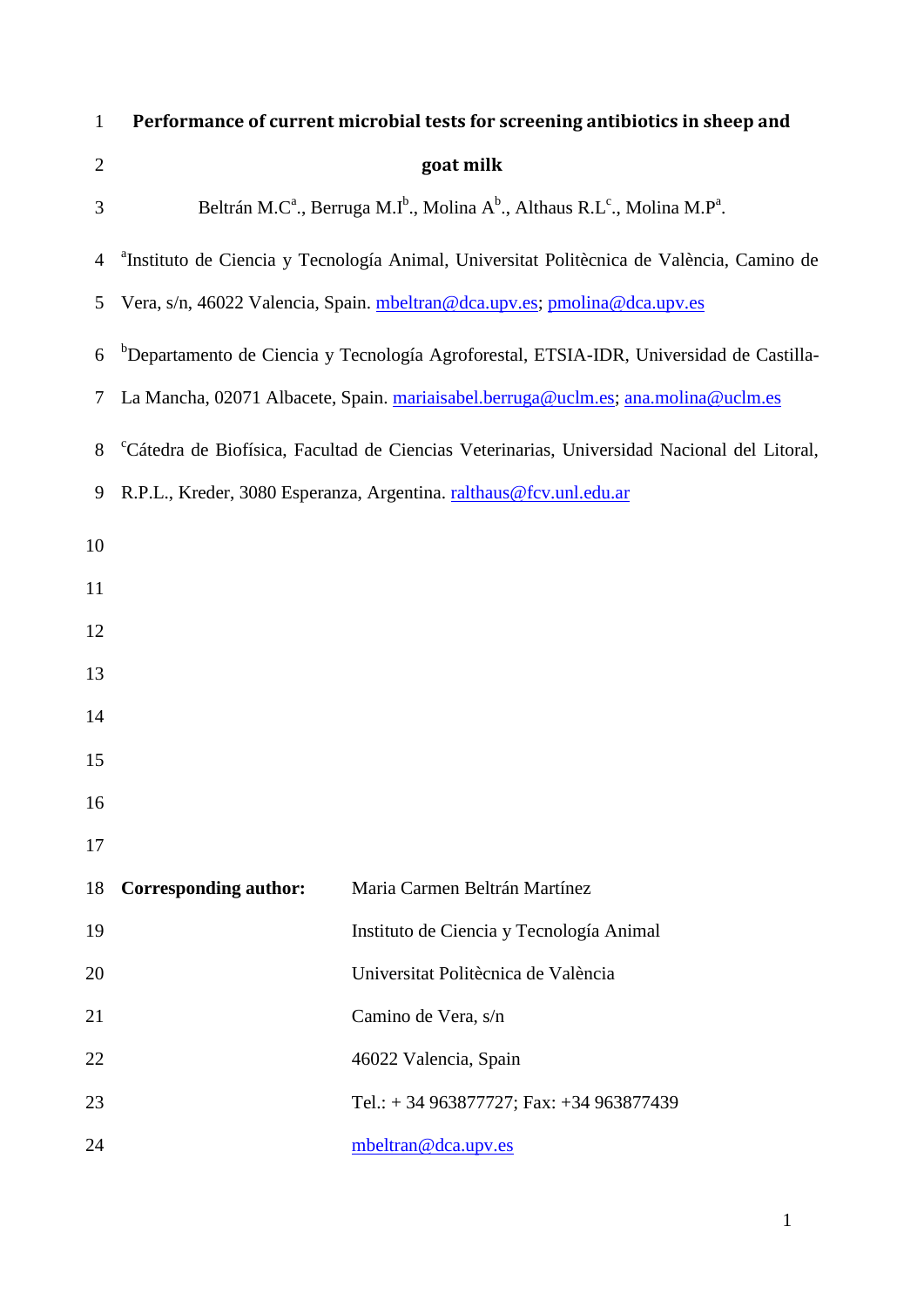### **ABSTRACT**

 The detection capability (CCβ) of some microbial screening tests (BRT MRL, Delvotest MCS SP-NT, Delvotest MCS Accelerator and Eclipse 100) currently available was calculated in accordance with Commission Decision 657/2002/EC. The CCβ was at or below the maximum residue limit (MRL) for most β-lactams assessed and other non-β- lactam drugs such as neomycin, tylosin, sulfadiazine and sulfadimethoxine. However, the tests were less sensitive in the detection of most non-β-lactam drugs such as quinolones and tetracyclines at safety levels. When individual sheep milk samples free of antibiotics were analysed, an elevated somatic cell count (SCC) was related to the occurrence of non-compliant results in all the methods assessed. In order to guarantee the safety of milk and dairy products from small ruminants, the periodical implementation of screening tests more sensitive towards non-β-lactam drugs would be

convenient.

### **1. Introduction**

 Microbial inhibitor tests are routinely applied for screening antibiotics in raw milk as they are relatively inexpensive, user-friendly, and have a high sample throughput.

 Most current microbial screening tests were initially developed to detect β-lactams in cow milk and are based on the inhibition of *Geobacillus stearotermophilus* var. *calidolactis* being highly sensitive to these substances. Several studies on the microbial test sensitivity using sheep milk have been carried out in the last two decades (Althaus, Torres, Montero, Balasch & Molina, 2003a; Molina, Althaus, Molina & Fernández, 2003), while very few studies have been undertaken in goat milk (Sierra et al., 2009a,b), demonstrating that these tests are able to detect β-lactams at or below the Maximum Residue Limits (MRLs) established by European legislation (EC, 2010), but cannot suitably detect other veterinary drugs.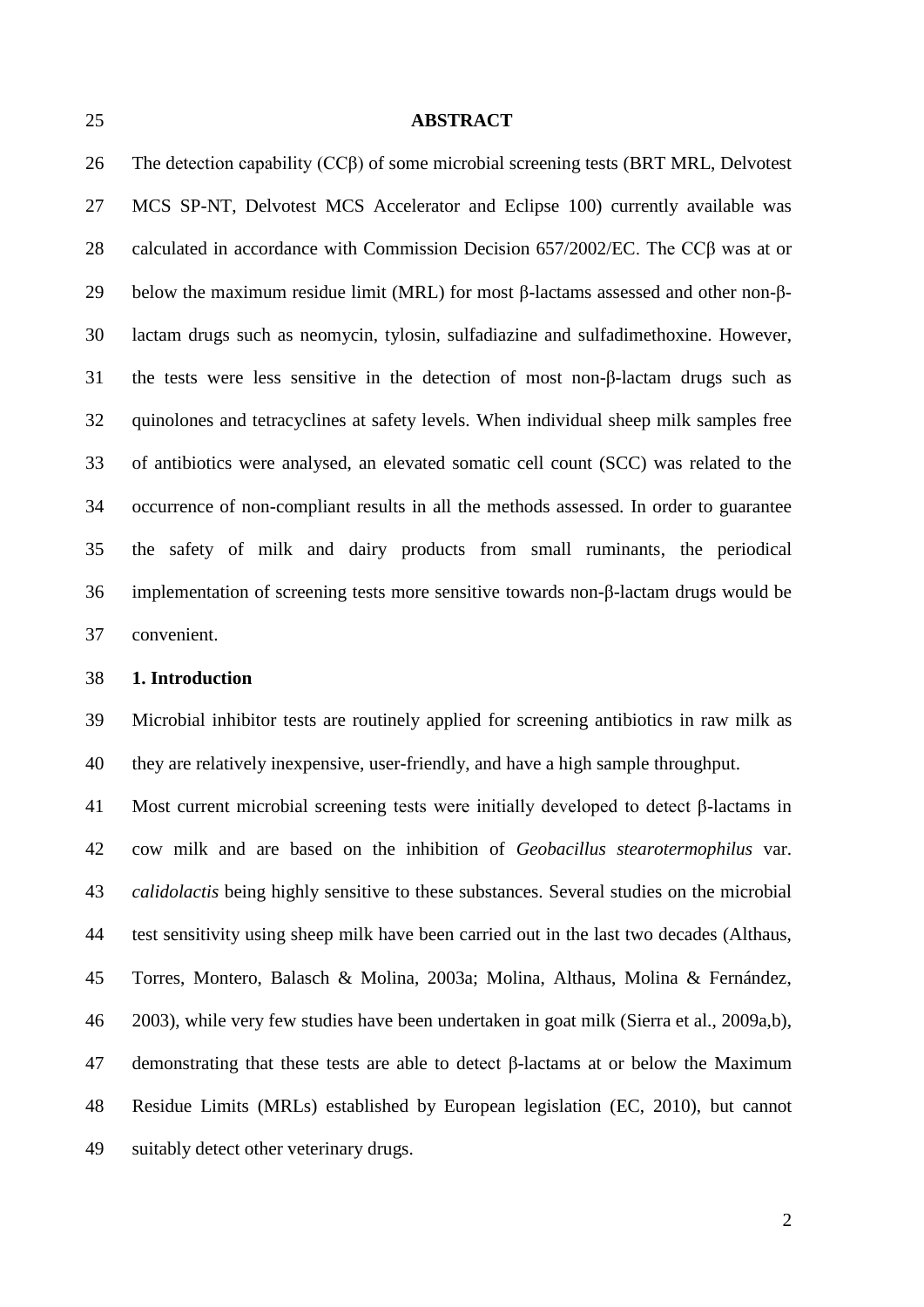Therefore, modifications such as the addition of chelating agents into the culture medium to enhance the detection of tetracyclines, respectively, of antifolates to improve sulphonamide detection have been proposed (Langeveld, Beukers, Bommele, & Stark, 2005), and consequently manufacturers have improved some performance characteristics of microbial screening tests in new versions now available.

 Moreover, sheep and goat milk is characterised by a higher fat and protein content than cow milk (Park, Juarez, Ramos & Haenlein, 2007), an elevated natural inhibitor content (e.g. immunoglobulins, lactoferrin, or lysozyme) (Crosson, Thomas, & Rossi, 2010) and a higher somatic cell count (SCC) even in the absence of intra-mammary infections (Medhid, Díaz, Martí, Vidal & Peris, 2013), potentially interfering in the microbial inhibitor test response.

 Sheep and goat milk production is mainly destined for the elaboration of dairy products. Antibiotic residues in milk may partially or totally inhibit fermentation processes in cheese and yogurt production (Packham, Broome, Limsowtin, & Roginski, 2001). Moreover, consumer safety may be compromised by the presence of these residues in dairy products (Oliver, Murinda & Jarayao, 2011). Thus, the aim of this study was to assess the performance of new versions of some microbial screening tests to detect antimicrobial residues in sheep and goat milk according to European Commission Decision nº 657/2002 (EC, 2002).

**2. Material and methods**

 *2.1. Microbial inhibitor tests*: The screening tests used were the BRT MRL (Analytik in Milch Produktions-und Vertriebs-GmbH. Munich, Germany), Delvotest MCS SP-NT (DSM Food Specialties. Delft, the Netherlands), Delvotest MCS Accelerator (DSM Food Specialties), and Eclipse 100 (Zeu-Inmunotec. Zaragoza, Spain). All tests were conducted according to each manufacturer's instructions.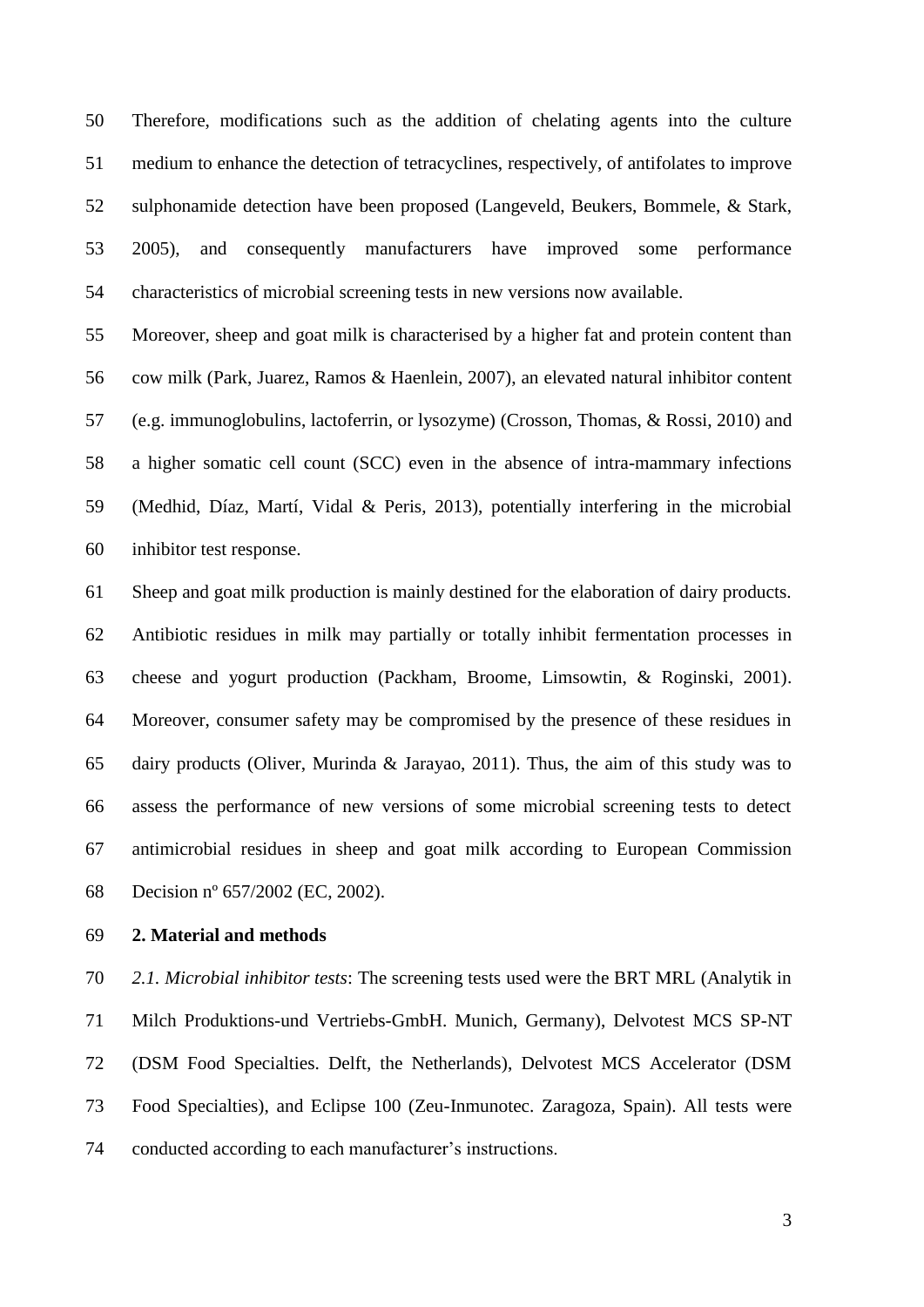*2.2. Milk samples*: Antibiotic-free milk samples were obtained from the experimental flocks of Manchega sheep of Universidad de Castilla-La Mancha (Albacete, Spain), and Murciano-Granadina goats of Universitat Politècnica de València (Valencia, Spain). Animals had a good health status and had not received any veterinary drugs, neither before nor during the experimental period, nor was medicated feed used in their diet. All 80 milk samples were analysed for gross composition (MilkoScan , Foss. Hiller $\oslash$ d, Denmark), somatic cell count (Fossomatic 5000, Foss), total bacterial count (Bactoscan FC, Foss), and pH value (pHmeter, Crison, Barcelona, Spain).

 *2.3. Antimicrobials and spiked milk samples*: A total of 37 substances was investigated: amoxicillin, ampicillin, benzylpenicillin, cloxacillin, dicloxacillin, nafcillin, oxacillin, cefalonium, cefapirin, cefazolin, cefoperazone, cefquinome, ceftiofur, cephalexin, chlortetracycline, ciprofloxacin, colistin, enrofloxacin, erythromycin, gentamicin, lincomicin, marbofloxacin, neomycin, oxytetracycline, streptomycin, sulfadiazine, sulfadimethoxine, sulfametazine, tetracycline, trimethoprim, and tylosin were provided by Sigma-Aldrich Química, S.A. (Madrid, Spain). Desfuroylceftiofur was supplied by Toronto Research Chemicals, Inc. (Toronto, Canada) and the 4-epimers of tetracyclines were furnished by Acros Organics (Geel, Belgium). Finally, desacetylcefapirin and cefacetrile, not commercially available, were kindly provided by Fatro S.p.A. (Bologna, Italy) and ACS Dobfar, S.p.A. (Milan, Italy), respectively. Spiked milk samples were prepared following International Dairy Federation recommendations (ISO/IDF, 2003), and tested by the microbial screening tests immediately after spiking.

 *2.4. Detection capability (CCβ)*: Test detection capability (CCβ) was investigated following the "Guidelines for the validation of screening methods for residues of veterinary medicines" proposed by Community Reference Laboratories for residues (CRLs, 2010), supplementing Commission Decision nº 657/2002 (EC, 2002).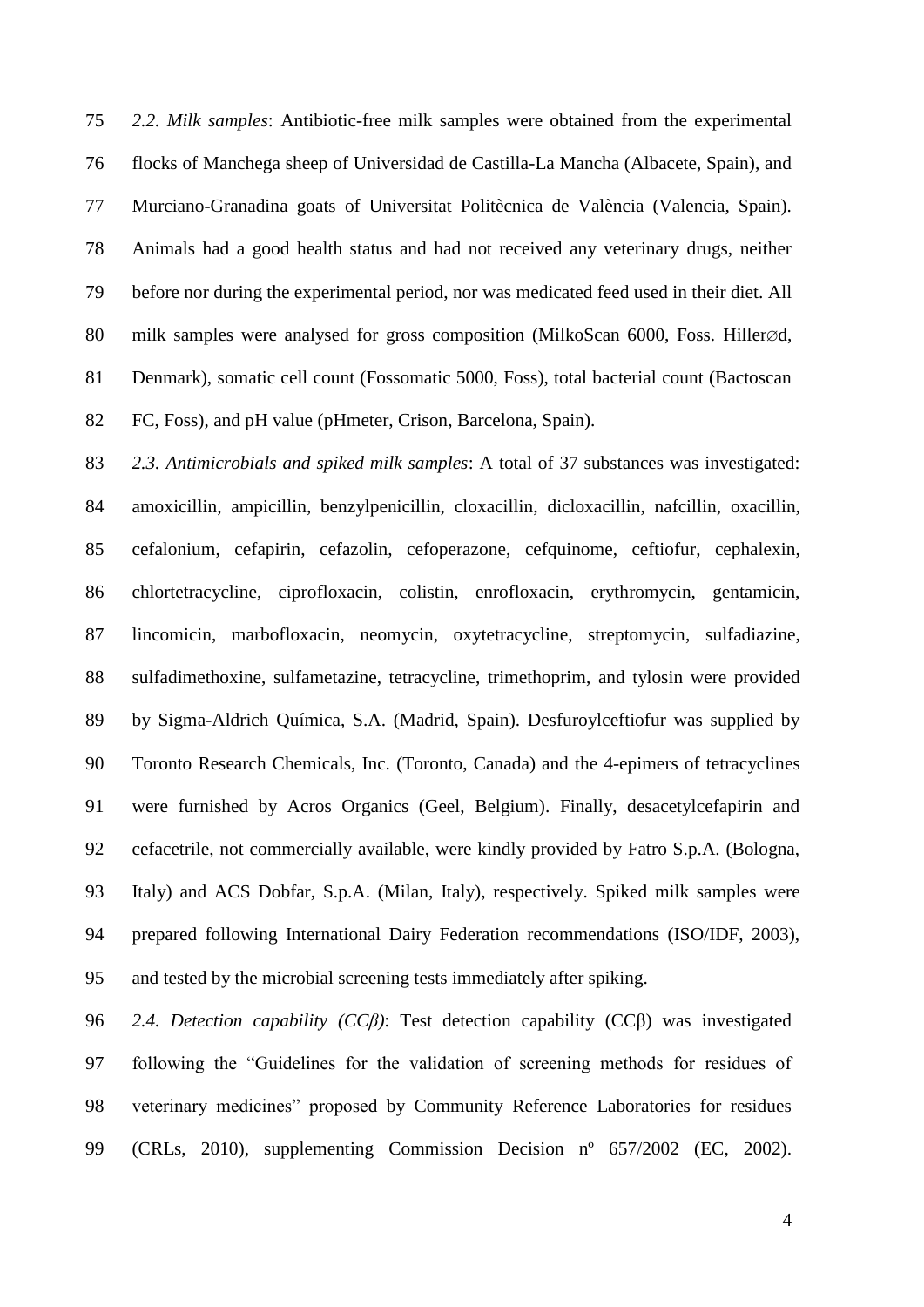Antimicrobial-free milk samples were spiked individually with different substances at 0.5·MRL, 0.75·MRL, and 1·MRL equivalent drug concentration, and analysed 20, 40 or 60 times, respectively, by the different microbial tests.

 *2.5. Interferences related to milk matrix constituents*: Antibiotic-free milk samples were obtained on a two-week basis along the entire milking period (sheep: n=250, sampling days 30 to 180 post-partum; goats: n=350, sampling days 15 to 200 post-partum) and analysed simultaneously, in three replicates, by the four tests. The effect of the milk matrix constituents on the test response was investigated using the stepwise option of the logistic procedure of the SAS software, according to the following model:

109 L<sub>ij</sub>= logit  $[P_i] = \beta_0 + \beta_1[S_L] + \beta_2[{\rm pH}] + \beta_3[F] + \beta_4[P] + \beta_5[L] + \beta_6[TS] + \beta_7[logSCC] +$ 110  $\beta_8[\text{logBC}] + \varepsilon_{ii}(\text{Eq. 1})$ 

111 where:  $L_{ii}$  logistic model;  $[P_i]$  probability for the response category (positive/negative);

112  $\beta_{0}$ = intercept;  $\beta_{i}$ = estimate parameters for the model; [SL]= lactation stage effect (day);

113  $[pH]= pH$  effect;  $[F]= fat$  content effect;  $[P]=$  protein content effect;  $[L]=$  lactose content

effect; [TS]= total solids content effect; [logSCC]= somatic cell count effect; [logBC]=

115 bacterial count effect;  $\varepsilon_{ii}$ = residual error.

## **3. Results and discussion**

 *3.1. Detection capability (CCβ)*: The CCβ of the BRT MRL, Delvotest SP-NT, Delvotest DA, and Eclipse 100 tests in sheep and goat milk were shown in Table 1. In general, microbiological tests detected high frequencies of β-lactam antibiotics in milk from sheep (70.6 %: BRT MRL, and 88.2 %: Delvotest SP-NT, Delvotest DA, and Eclipse 100) and goats (76.4 %: BRT MRL, and 82.3 %: Delvotest SP-NT; Delvotest 122 DA, and Eclipse 100). Only cefquinome and cefoperazone could not be detected by any test at MRL equivalent antibiotic concentration.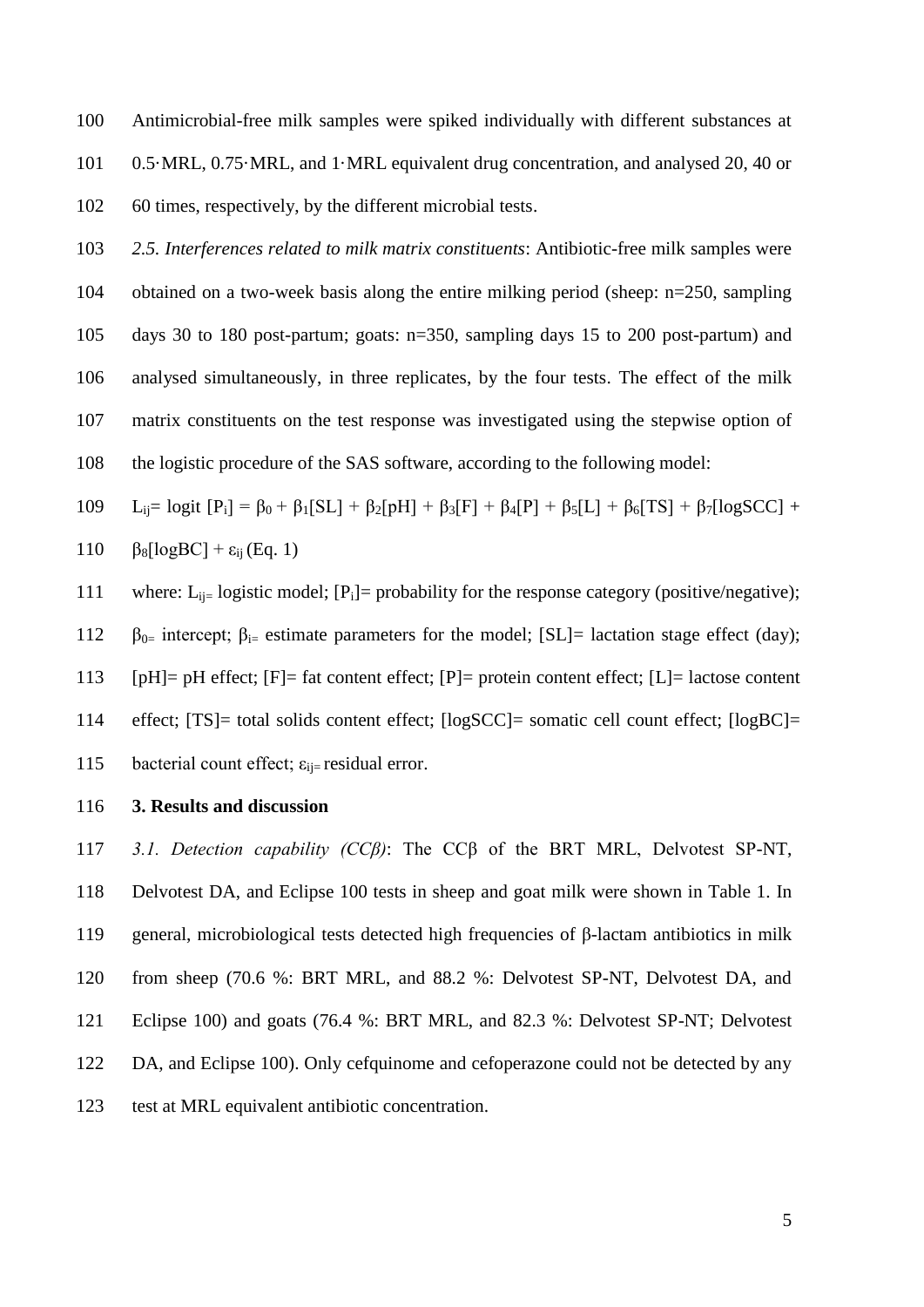For non-β-lactam drugs, the microbiological tests could not detected residues of quinolones, tetracyclines, streptomycin, lincomicin, sulfametazine, colistin and trimethoprim at safety levels. Conversely, neomycin, tylosin sulfadiazine and sulfadimetoxine were detected at or below regulatory limits (Table 1). Moreover, the BRT MRL test was also able to detect gentamicin and erythromycin at their MRLs.

# *3.2. Interferences related to the milk matrix effect*

 Individual milk, free of antimicrobials, presented a wide range of variation for all milk quality parameters considered. When individual sheep milk samples were analysed an elevate percentage of non-compliant results were obtained (BRT MRL: 4.8 %, Delvotest SP-NT: 8.0 %, Delvotest DA: 10 % and Eclipse 100: 9.6 %). Applying logistic regression analysis, an increase in SCC was associated with an elevation in the predicted likelihood of positive outcomes in all cases (Figure 1), the BRT MRL test response being the less affected by this parameter. These results were in agreement with those obtained by Cullor et al. (1992) and Althaus et al. (2003b) using individual milk samples from cows and sheep, respectively. Instead, the percentage of non-compliant results in goat milk were lower in all cases (BRT MRL: 1.4 %, Delvotest SP-NT: 4.3 %, Delvotest DA: 3.1 % and Eclipse 100: 0.6 %), and therefore, logistic procedure was not performed.

## **4. Conclusions**

 Microbial inhibitor tests are efficient to detect β-lactams and other non-beta-lactam drugs such as neomycin, tylosin, sulfadiazine and sulfadimethoxine in raw milk from small ruminants. However, in spite of the improvements made in these tests in the last decade, they continue to be inefficient for the detection of other drugs, such as quinolones and tetracyclines, at safety levels. Therefore, the periodic use of more sensitive tests towards these substances would be convenient to widen the detection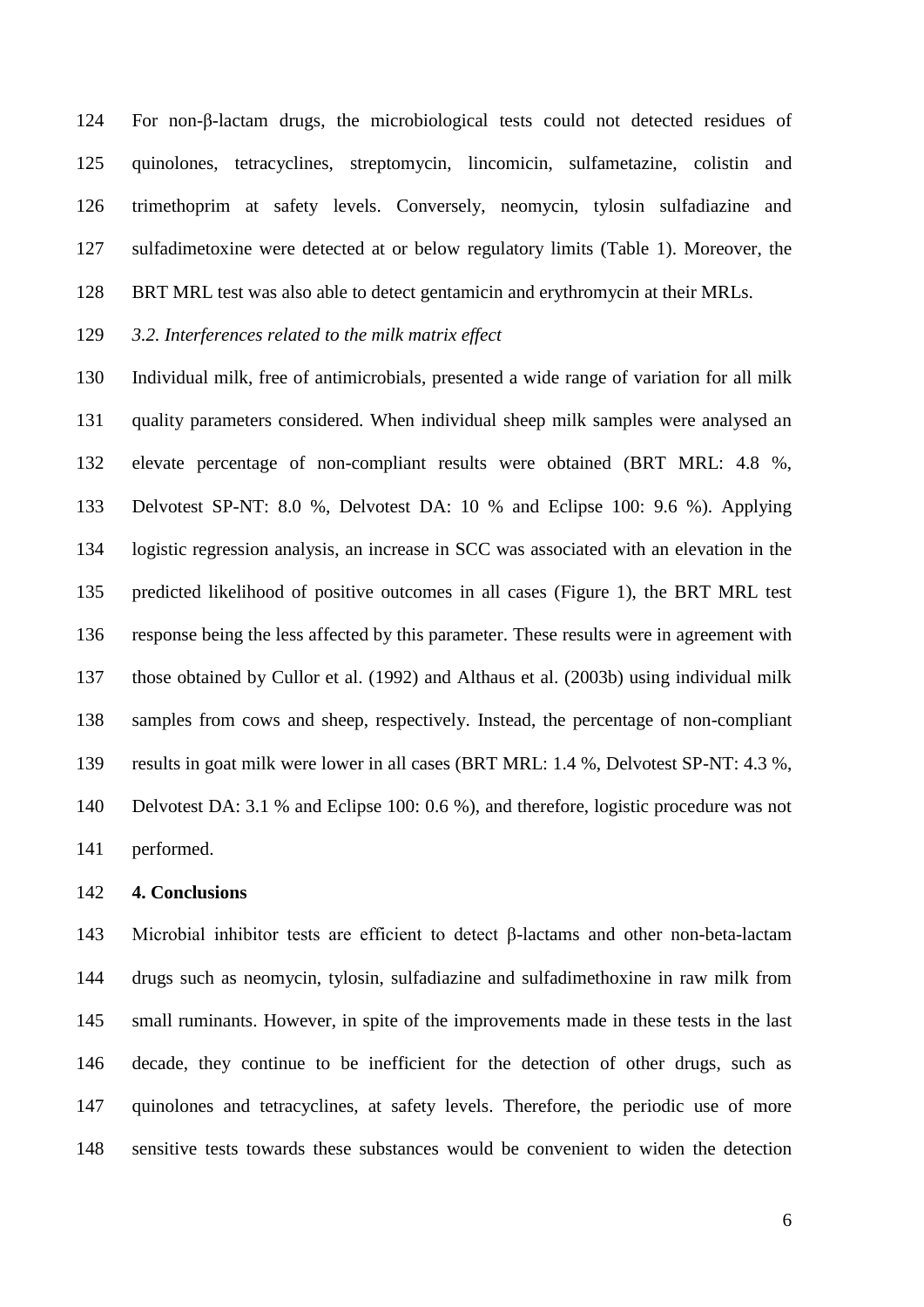range in screening and guarantee the quality of milk and dairy products from small ruminants.

#### **5. Acknowledgements**

- This research forms part of the Project AGL2009-11524 financed by the Ministerio de
- Ciencia e Innovación (Madrid, Spain).

**6. References**

Althaus, R.L., Torres, A., Montero, A., Balasch, S., & Molina, M.P. (2003a). Detection

 limits of antimicrobials in ewe milk by Delvotest photometric measurements. *Journal of Dairy Science*, 86, 457-463.

- Althaus, R.L., Torres, A., Peris, C., Beltrán, M.C., Fernández, N, & Molina M.P.
- (2003b). Accuracy of BRT and Delvotest microbial inhibition tests as affected by
- composition of ewe's milk. *Journal of Food Protection*, 66, 473-478.
- CRLs. (2010). *Guidelines for the validation of screening methods for residues of*
- *veterinary medicines*. Community Reference Laboratories for residues. Available at
- [http://ec.europa.eu/food/food/chemicalsafety/residues/lab\\_analysis\\_en.htm](http://ec.europa.eu/food/food/chemicalsafety/residues/lab_analysis_en.htm) (Last
- update: 20-01-2010).
- Crosson C., Thomas, D., & Rossi, C. (2010). Quantification of Immunoglobulin G in
- bovine and caprine milk using a surface plasmon resonance-based immunosensor.

*Journal of Agricultural and Food Chemistry*, 58, 3259-3264.

- Cullor, J.S., Van Eenennaam, A., Dellinger, J., Perani, L., Smith, W., Jensen, L. (1992).
- Antibiotic residue assays: can they be used to test milk from individual cows?.
- *Veterinary Medicine,* 87, 477-494.
- EC. (2002). Commission Decision 2002/657/EC of 12 August 2002 implementing
- Council Directive 96/23/EC concerning the performance of analytical methods and
- the interpretation of results. *Official Journal of European Communities, L 221,* 8-36.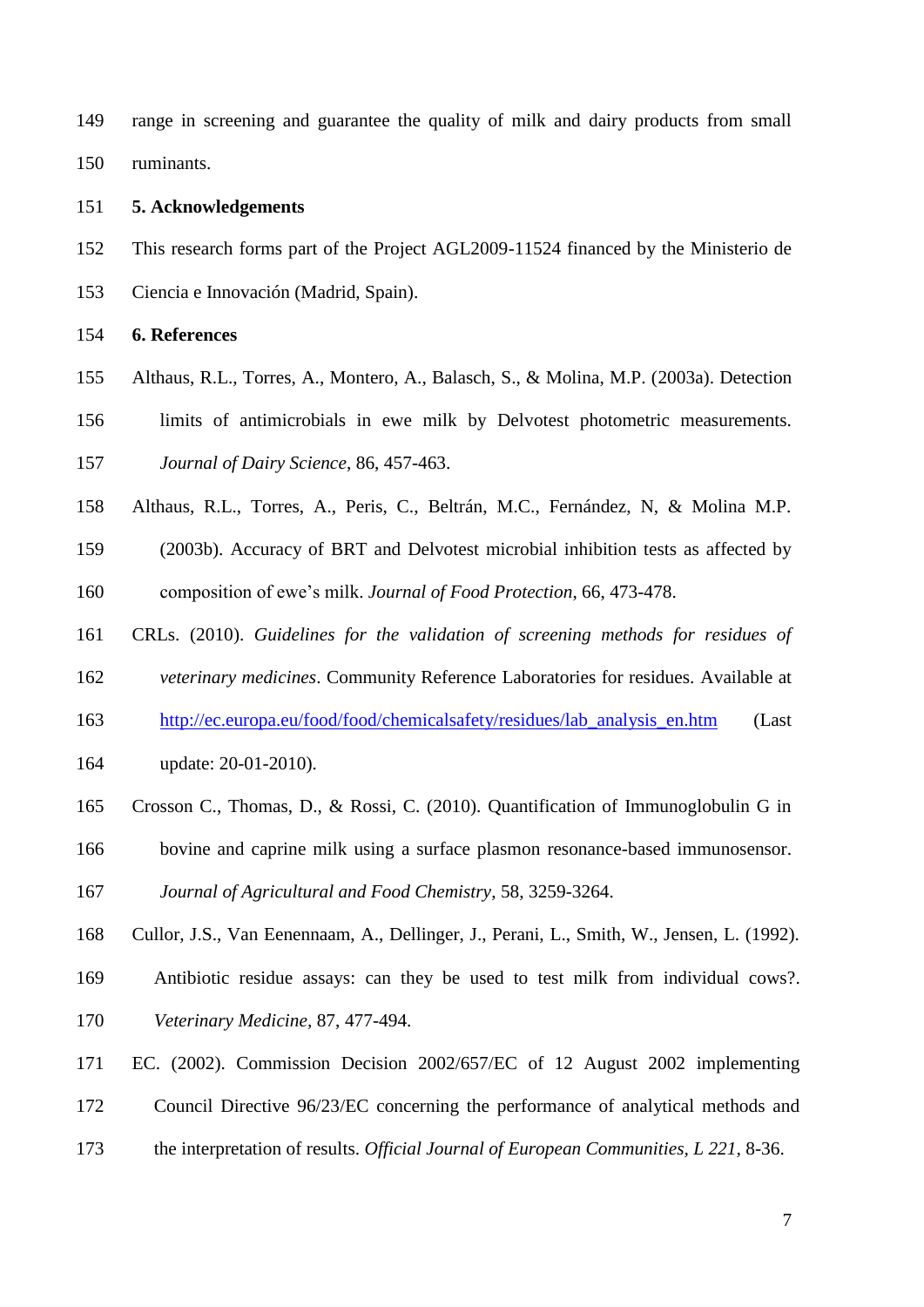- EC. (2010). Regulation (EU) Nº 37/2010 of 22 December 2009 on pharmacologically active substances and their classification regarding maximum residue limits in foodstuffs of animal origin. *Official Journal of European Communities,* L 15, 1-72.
- ISO/IDF (2003). *Milk and milk products- Guidelines for a standardized description of*
- *microbial inhibitor tests*. IDF Standard Nº183:2003, Brussels, Belgium: International Dairy Federation.
- Langeveld, P.C., Beukers, R., Bommele, M.W.C., & Stark, J. (2005). *Rapid microbiological test for the detection of antibacterial compounds*. Patent Nº US 6,867,015B. US Patent Mar. 15, 2005.
- Medhid A., Díaz J.R., Martí A., Vidal G., Peris C. 2013. Effect of estrus synchronization on daily somatic cell count variation in goats according to lactation

number and udder health status. *Journal of Dairy Science*, 96:4368–4374.

- Molina, M.P., Althaus, R.L., Molina, A., & Fernández, N. (2003). Antimicrobial agent detection in ewe's milk by the microbial inhibitor test brilliant black reduction test-BRT AiM® . *International Dairy Journal*, 13, 821-826.
- Oliver, S.P., Murinda, S. E., & Jarayao, B.M. 2011. Impact of antibiotic use in adult
- dairy cows on antimicrobial resistance of veterinary and human pathogens: a
- comprehensive review. *Foodborne Pathogens and Disease,* 3, 337-355.
- Packham, W., Broome, M.H., Limsowtin, G.K., & Roginski, H. (2001). Limitations of
- standard antibiotic screening assays when applied to milk for cheesemaking. *Australian*
- *Journal Dairy Technology, 56,* 15–18.
- Park, Y.W., Juarez, M., Ramos, M., & Haenlein, G.F.W. (2007). Physico-chemical characteristics of goat and sheep milk. *Small Ruminant Research*, 68, 88-113.
- Sierra, D., Sánchez, A., Contreras, A., Luengo, C., Corrales, J.C., Morales, C.T., De la
- Fe, C., Guirao, I., & Gonzalo, C. (2009a). Detection limits of four antimicrobial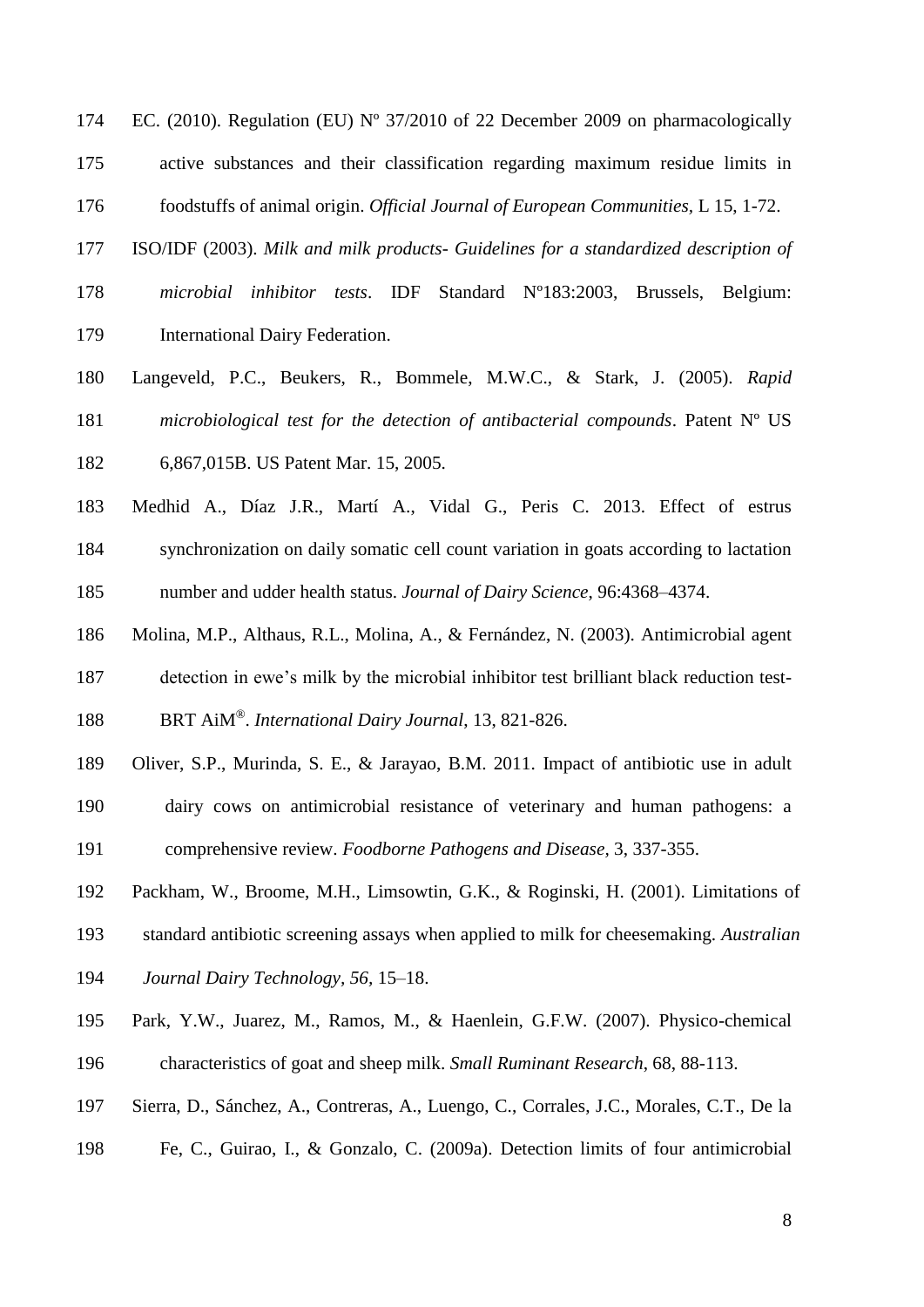- residue screening tests for β-lactams in goat's milk. *Journal of Dairy Science,* 92, 3585-3591.
- Sierra, D., Contreras, A., Sánchez, A., Luengo, C., Corrales, J.C., Morales, C.T., De la
- Fe, C., Guirao, I., & Gonzalo, C. (2009b). Short communication: Detection limits of
- non-β-lactam antibiotics in goat's milk by microbiological residues screening tests.
- *Journal of Dairy Science*, 92, 4200-4206.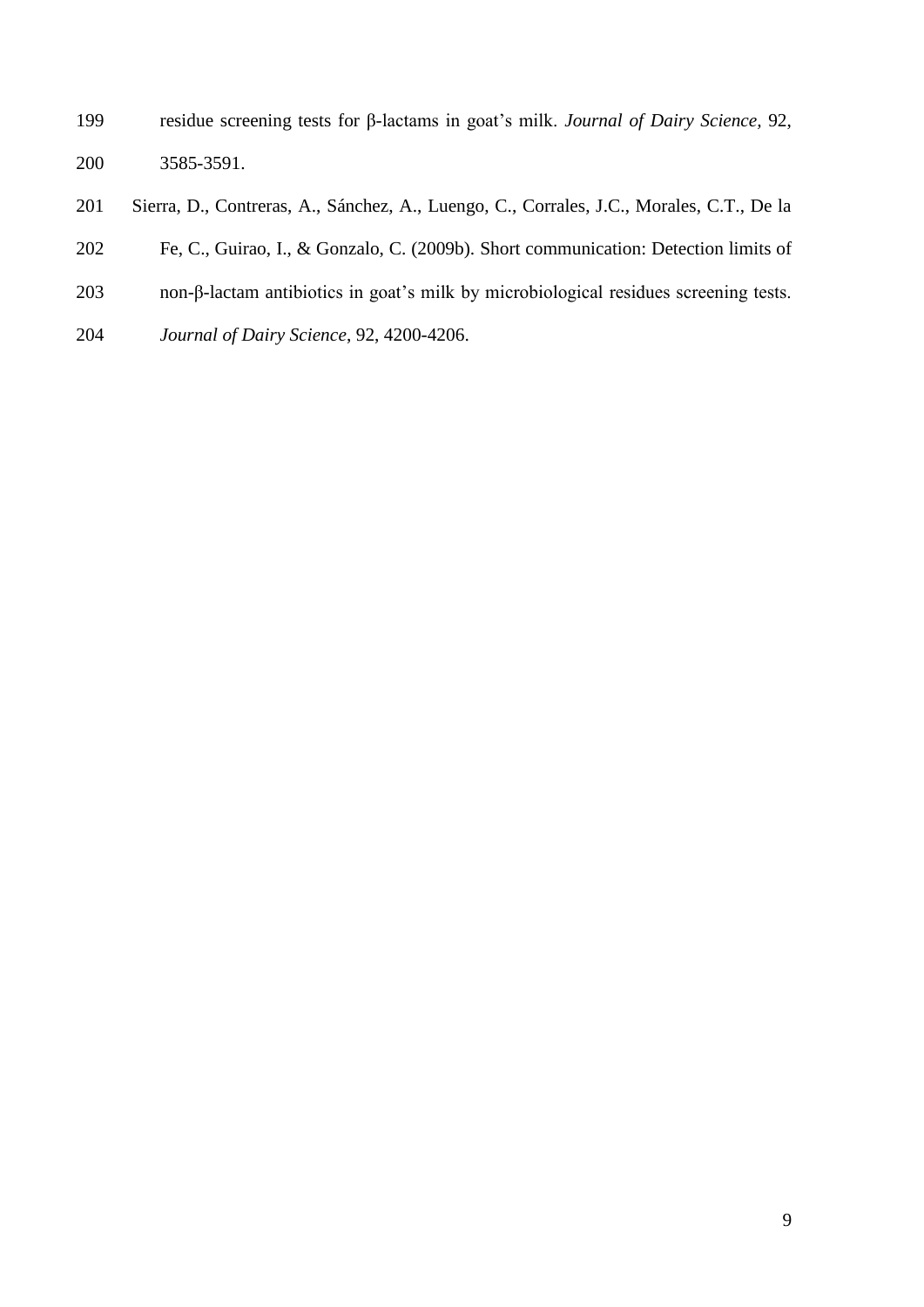|                        | MRL <sup>a</sup><br>$(\mu g \cdot Kg^{-1})$ | $CC\beta^b$ sheep/goat $(\mu g \cdot Kg^{-1})$ |                      |                      |                      |
|------------------------|---------------------------------------------|------------------------------------------------|----------------------|----------------------|----------------------|
| Antimicrobial          |                                             | <b>BRT MRL</b>                                 | Delvotest<br>SP-NT   | Delvotest<br>DA      | Eclipse<br>100       |
| $β-lactams$            |                                             |                                                |                      |                      |                      |
| Amoxicillin            | $\overline{4}$                              | 4/3                                            | 3/4                  | 3/4                  | 3/4                  |
| Ampicillin             | 4                                           | 3/2                                            | 3/2                  | 3/3                  | 4/4                  |
| Benzylpenicillin       | $\overline{4}$                              | 3/2                                            | 3/2                  | 3/2                  | 4/2                  |
| Cefacetrile            | 125                                         | $\leq 63/\leq 63$                              | $\leq 63/\leq 63$    | $\leq 63/\leq 63$    | $\leq 63/\leq 63$    |
| Cefalonium             | 20                                          | 20/15                                          | $\leq$ 10/15         | 20/15                | 20/15                |
| Cefapirin              | 60                                          | $\leq 30/\leq 30$                              | $\leq 30/\leq 30$    | $\leq 30/\leq 30$    | $\leq 30/\leq 30$    |
| Deacetylcefapirin      | $\ast$                                      | $\leq 30/\leq 30$                              | $\leq 30/\leq 30$    | $\leq 30/\leq 30$    | $\leq 30/\leq 30$    |
| Cefazolin              | 50                                          | $\leq$ 25/ $\leq$ 25                           | $\leq$ 25/ $\leq$ 25 | $\leq$ 25/ $\leq$ 25 | $\leq$ 25/ $\leq$ 25 |
| Cefoperazone           | 50                                          | >50/>50                                        | >50>50               | >50/>50              | >50/>50              |
| Cefquinome             | 20                                          | >20/>20                                        | >20/>20              | >20/>20              | >20/>20              |
| Ceftiofur              | 100                                         | >100/>100                                      | $100 \times 100$     | 100/>100             | 100/>100             |
| Desfuroylceftiofur     | $\ast$                                      | >100/100                                       | 75/100               | 100/100              | 100                  |
| Cephalexin             | 100                                         | >100/>100                                      | $\leq 50/75$         | $\leq 50/\leq 50$    | $\leq 50/\leq 50$    |
| Cloxacillin            | 30                                          | 23/23                                          | $\leq$ 15/23         | $\leq$ 15/23         | 23/23                |
| Dicloxacillin          | 30                                          | $\leq$ 15/ $\leq$ 15                           | $\leq15/\leq15$      | $\leq15/\leq15$      | $23/\leq15$          |
| Nafcillin              | 30                                          | $\leq$ 15/ $\leq$ 15                           | $\leq$ 15/ $\leq$ 15 | $\leq15/\leq15$      | $\leq15/\leq15$      |
| Oxacillin              | 30                                          | $\leq15/\leq15$                                | $\leq15/\leq15$      | $\leq15/\leq15$      | $\leq15/\leq15$      |
| <b>Aminoglycosides</b> |                                             |                                                |                      |                      |                      |
| Gentamicin             | 100                                         | 100/100                                        | >100/>100            | >100/>100            | >100/>100            |
| Neomycin               | 1,500                                       | $\leq 750/\leq 750$                            | $\leq 750/\leq 750$  | $\leq 750/\leq 750$  | >1,500/>1,500        |
| Streptomycin           | 200                                         | >200/>200                                      | >200/>200            | >200/>200            | >200/>200            |
| <b>Macrolides</b>      |                                             |                                                |                      |                      |                      |
| Erythromycin           | 40                                          | 40/40                                          | >40/>40              | >40/>40              | >40/>40              |
| Lincomicin             | 150                                         | >150/>150                                      | >150/>150            | >150/>150            | >150/>150            |
| Tylosin                | 50                                          | $\leq$ 25/50                                   | $\leq$ 25/ $\leq$ 25 | $\leq$ 25/50         | $\leq$ 25/50         |
| <b>Sulphonamides</b>   |                                             |                                                |                      |                      |                      |
| Sulfadiazine           | 100                                         | >100/>100                                      | 75/ $\leq$ 50        | 75/75                | 75/<50               |
| Sulfadimethoxine       | 100                                         | $\leq 50/\leq 50$                              | $\leq 50/\leq 50$    | 75/<50               | 100/100              |
| Sulfametazine          | 100                                         | >100/>100                                      | >100/>100            | >100/>100            | >100/>100            |

Table 1. Detection capability (CCβ) of microbial screening tests for the detection of antimicrobials in sheep and goat milk.

<sup>a</sup>MRL: Maximum Residue Limit (μg·Kg<sup>-1</sup>) established by EC Regulation n° 37/2010 (EC, 2010); <sup>b</sup>CCβ: Detection Capability (lower antimicrobial concentration which produces at least 95 % positive results); \*: marker residue. MRL not established.